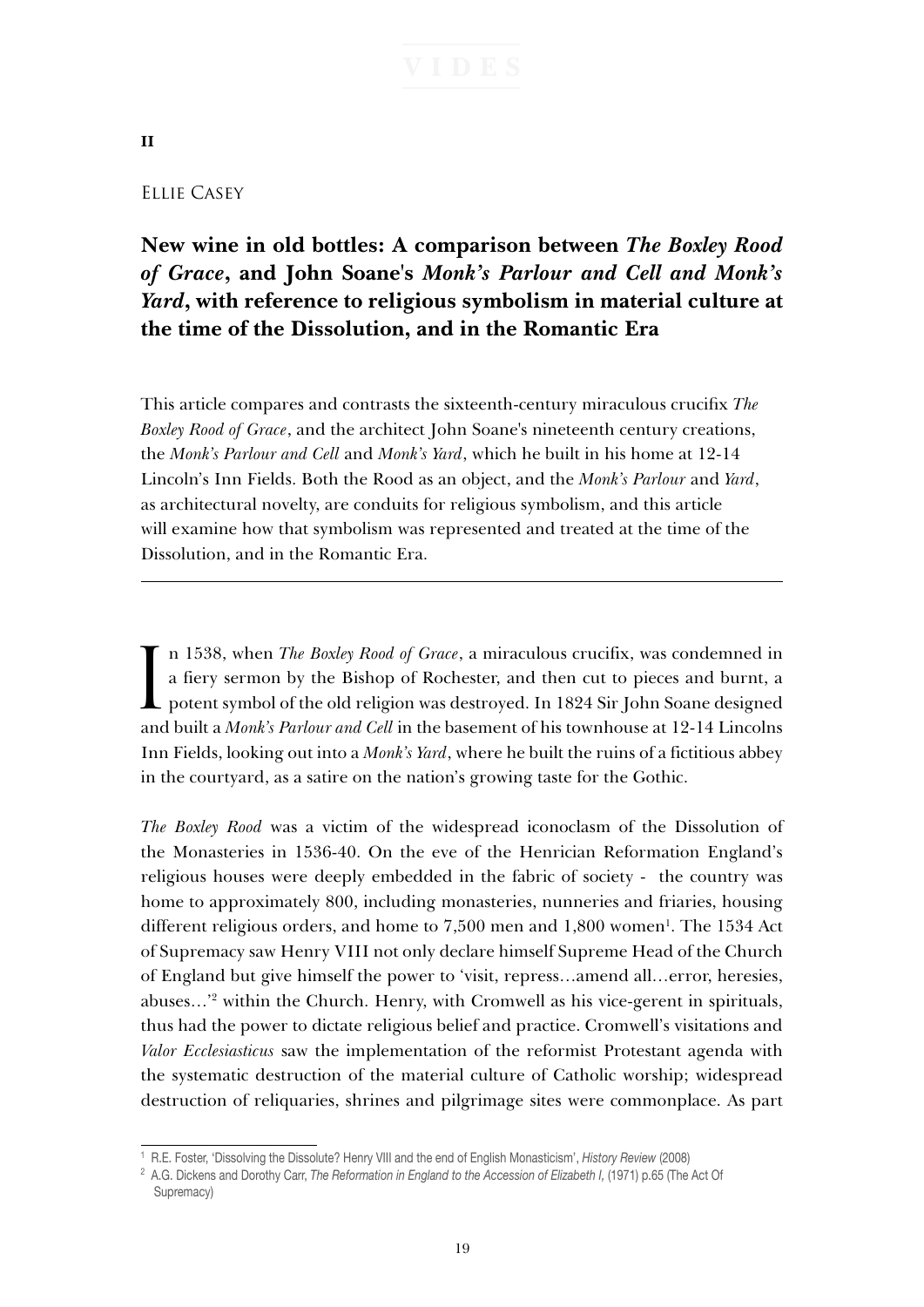of their propaganda machine, and to ridicule and discredit both the monks and the sanctity of the shrine, Cromwell and his commissioners made a point of exposing formerly venerated images as fraudulent, and the exposé of *The Rood of Boxley* in 1538 was part of a series of 'set-piece' exposés.3 Also known as *The Rood of Grace,*<sup>4</sup> the Boxley Rood was a crucifix with the body of Christ supposedly imbued with the miraculous gift of speech and movement. It was proved to be a fake by Geoffrey Chamber, the commissioner charged with the dissolution of the Cistercian Abbey of St Mary Boxley, an institution founded by William of Ypres on 28<sup>th</sup> October 1146. Chamber wrote to Cromwell in 1538 describing the system of levers and pulleys used to operate the mechanism before taking it to Maidstone on market day to show it as a falsity to crowds there, before being taken to London and destroyed.

By contrast the *Monk's Parlour and Cell* and the *Monk's Yard* still stand to this day in what is now The Sir John Soane's Museum at numbers 12-14 Lincoln's Inn Fields in London. The museum comprises three town houses extended into each other and lived in at various times in his life by Sir John Soane (1753-1837), a highly innovative English architect, collector and educator. Soane bequeathed his house at No. 12 and his house and museum and its contents at No. 13, to the British nation in 1833. On his death in 1837 the house at No. 14 was sold but was subsequently bought back by the museum trust in 1996; all three buildings are now the property of the Sir John Soane's Museum.5

Figures 1 show plans of the basement of No. 12-14 Lincoln's Inn Fields c.2017, where the *Monk's Parlour, Cell* and *Yard* are situated.



Figure 1. Basement of No. 12-14 Lincoln's Inn Fields, London c.2017.

<sup>3</sup> Eamon Duffy, *The Stripping of the Altars*, (London, reprint 2005) p.403

<sup>4</sup> *Houses of Cistercian Monks: The Abbey of Boxley, A County History of Kent: Volume 2* (1926) pp.153-55 URL http://www. british-history.ac.uk/report.aspx?compid=38203

<sup>5</sup> Various Anonymous Contributors, *Sir John Soane's Museum: A Short Guide*, (London, 2015), p.3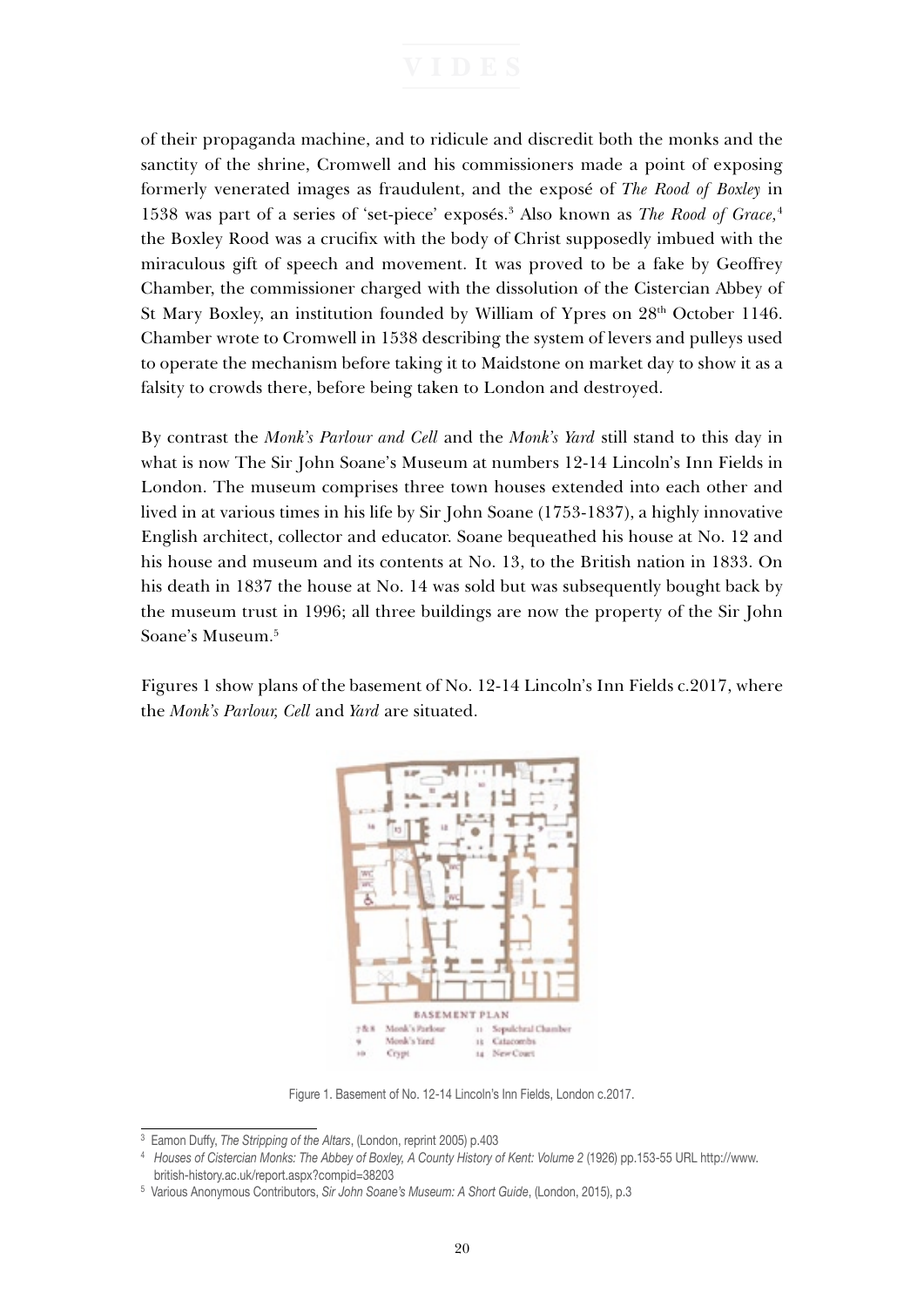Curators since the 1990s have endeavoured to preserve the museum as far as possible in the state Soane intended. Designed as a satire on the nation's growing taste for the Gothic, Soane created the *Monk's Parlour and Cell*, a suite of rooms for the imaginary monk Padre Giovanni or Father John, a satirical alter-ego of Soane's - in the basement of the house looking out into the *Monk's Yard*, where he created the ruins of a fictitious abbey.



Figure 2. *The Monk's Parlour* at No. 14 Lincoln's Inn Fields

Soane himself was not particularly interested in religious beliefs, worship or theology. His genius lay in his manipulation of interior spaces. He used his architectural prowess to create within the preserved and restored interiors and exteriors of numbers 12- 14, a 'poem of architecture'6 : the different rooms showcase different architectural styles. In the first published guidebook to the Museum, written by Soane's friend and antiquarian John Britton in 1827 and entitled, '*The Union of Sculpture, Architecture and Painting*,' Soane's endeavour in the houses and museum is described as the wish 'to produce a succession of rich, varied and striking architectural scenery.<sup>'7</sup> *The Monk's Parlour and Cell* and *Monk's Yard* were designed to be a part of this scenery, and the medieval religious style of architecture in these rooms is merely one small

<sup>6</sup> Various Anonymous Contributors, *A Short Guide*, p.2

<sup>7</sup> J. Britton, *The Union of Architecture, Sculpture and Painting*, (London, 1827), p.6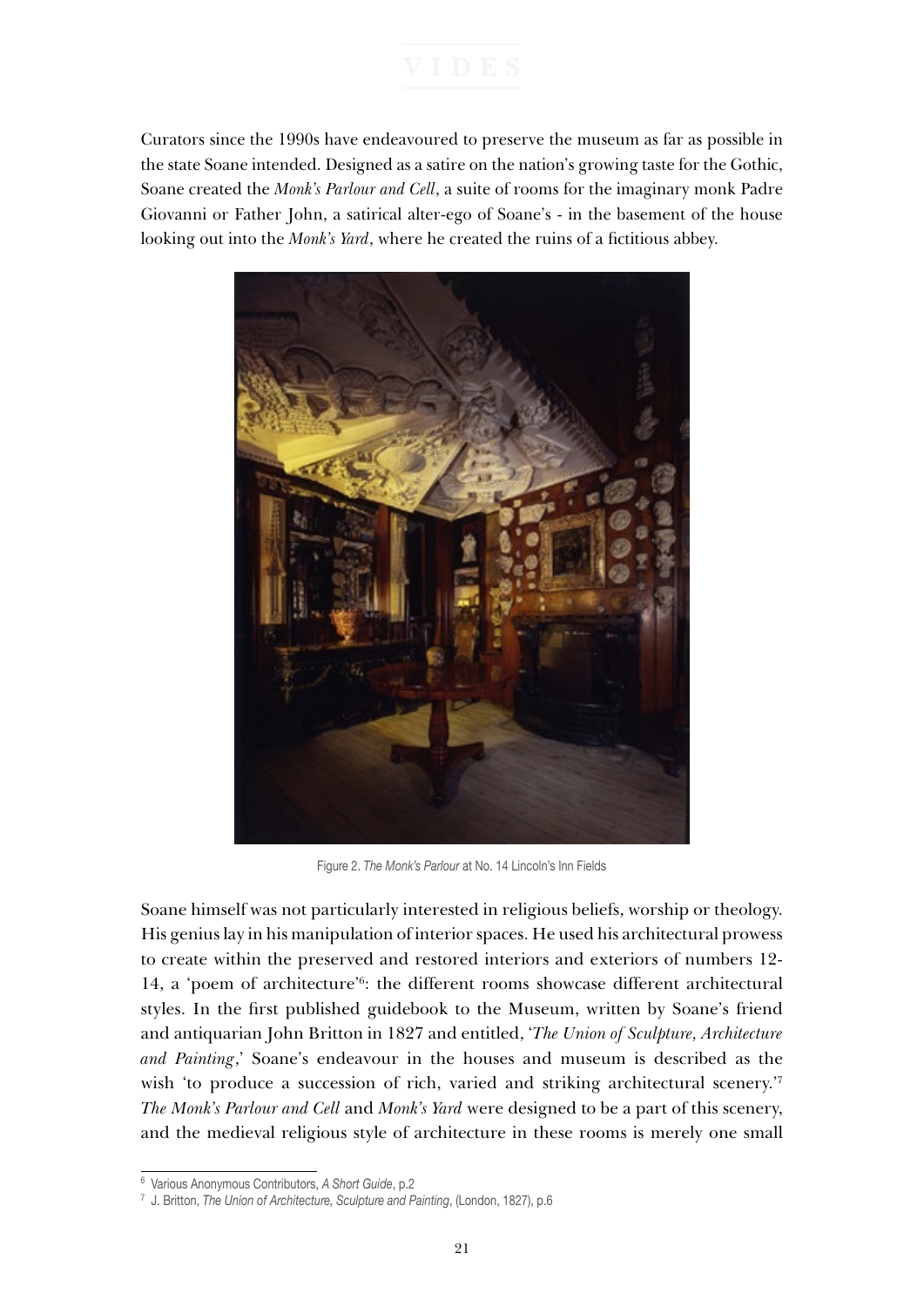stanza of an architectural poem. Religious symbolism is jumbled with other styles: the religious is given a 'cell' in a series of substantial townhouses. This implies the gentle insignificance of religious medievalism in the face of other styles; the domination of the classical is evident in the museum, with its numerous classical models and the central domed structure in the breakfast room. The Monk's rooms and yard are essentially a novelty, which Soane designed to produce 'the most powerful sensations in the mind of the admires of the piety of our forefathers who raised such structures for the worship of the Almighty'<sup>8</sup> Piety here is referenced with a sense of nostalgia, it belongs to 'our forefathers', not to us, and is described as an antiquated notion i.e. Soane is not building for the worship of the Almighty.



Figure 3. *The Monk's Yard* at No. 14 Lincoln's Inn Fields

*The Boxley Rood* belongs to that earlier, more pious age. Before its violent fall from grace, it was originally considered to be a holy object. Pilgrims would travel to Boxley in Kent to view it, and marvel at its miraculous properties. There are records of gifts to the shrine; in 1387 Lord Poyning's will references Boxley; and the Abbey housed important visitors as late as 1518, when the papal legate Cardinal Campeggio stayed there.<sup>9</sup> Such was the object's importance that the Abbey which housed it, St Mary The Virgin,

<sup>8</sup> A. Thomas (ed.), *Sir John Soane's Museum: A Complete Description*, 12<sup>th</sup> Revised Edition, (London, 2014), p.41

<sup>9</sup> Christine King, 'Shrines and Pilgrimages Before the Reformation', History Today, Volume 29, 10<sup>th</sup> October 1979,

https://www.historytoday.com/christine-king/shrines-and-pilgrimages-reformation [Accessed: 21 January 2017]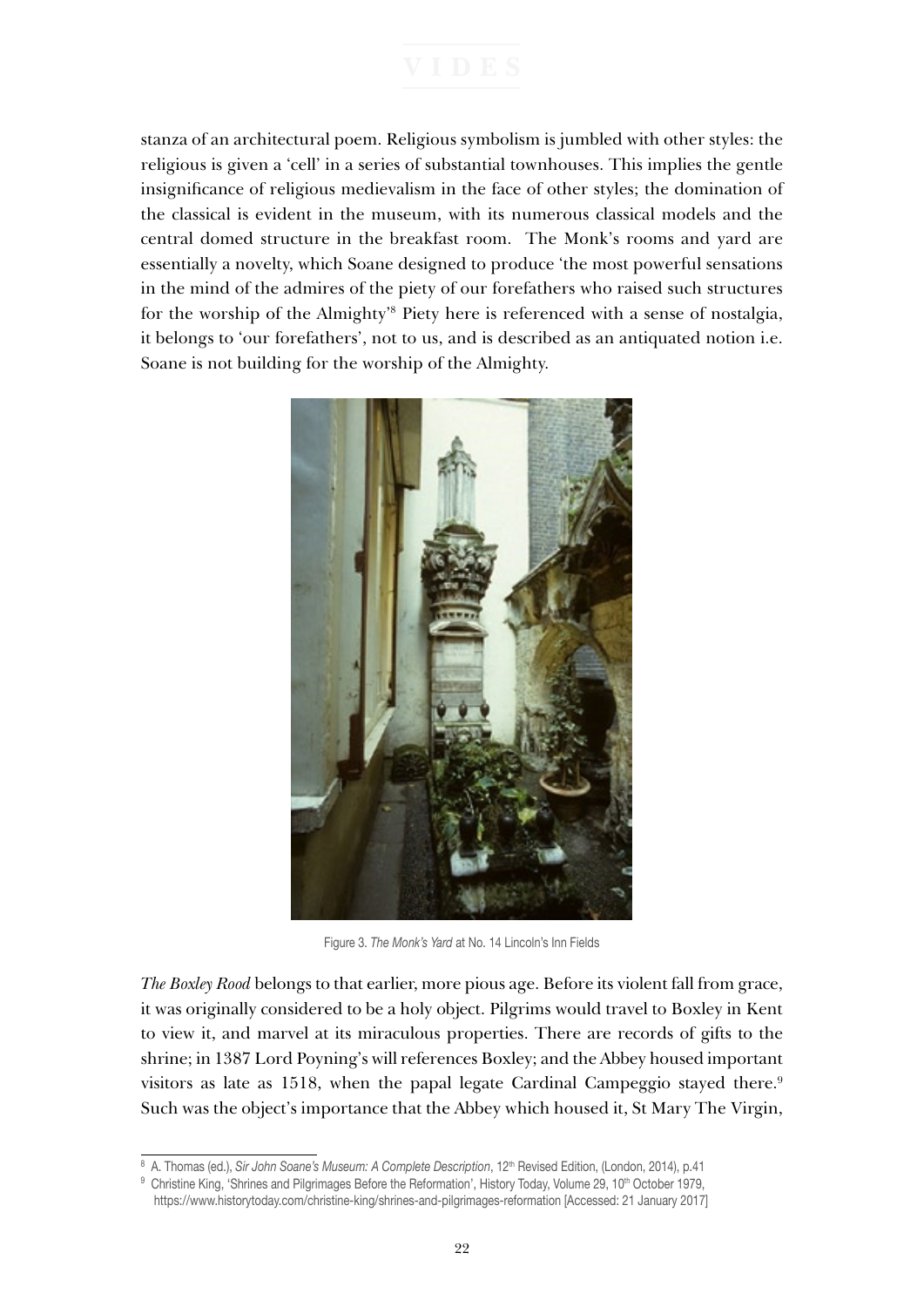began to refer to itself from 1412, as The Abbey of the Rood of Grace.10 Writing to Wolsey about accusations of abuses at the Abbey, Archbishop Warham referred to the Rood as 'much sought after by visitors …from all parts of the realm'11 and to the Abbey as 'so holy a place where so many miracles be showed.'12 The Rood's purpose was to elicit shock and awe in its audience, and to inspire musing on the miraculous. Its status as a shrine and its ability to elevate the Abbey into a place of pilgrimage, shows the power of its original religious symbolism. By contrast, in Soane's rooms, the gentle humour of creating a monk's retreat for his alter-ego Padre Giovani breaks the religious potency of the medieval religious symbolism. In his *Descriptions of the House and Residence on the North Side of Lincoln's-Inn-Fields: The Residence of Sir John Soane* (London, 1836), Soane himself warns the visitor not to take the monk's suite too seriously. Answering the question of who the monk may have been he uses the quote 'Dulce est desipere loco/ It is pleasant to be nonsensical in due place',13 alluding to the fact that the monk is his own slightly strange nostalgic creation. Soane also indicates that architecturally the medieval is a step back into a period that will never again be relevant; the rooms are tucked away in the basement, while the Picture Gallery room above displays his designs for the classical. This suggests that the classical remains relevant, while the Gothic and the religious symbolism of the medieval era belong in the past.

Mockery plays its part in the story of the *Boxley Rood*, but it was brutal rather than gentle. When Geoffrey Chamber, the Cromwellian agent charged with the destruction of Boxley Abbey, discovered the Rood, it became a symbol of the 'falsity' of the Catholic faith. Chamber wrote to Cromwell on 7 February, 1538, claiming he found in the Rood, an object 'which heretofore hath been held in great veneration by the people',14 a series of old wires and rotten sticks in the back which controlled the moving eyes and mouth, of which the monks denied any prior knowledge.15 Due to the fact that the object had been venerated by the people, and that the abbey had been a pilgrimage site, Chamber, on the advice of other commissioners, '…did convey the said image unto Maydston… (and) did show it openly unto all the people…to see the false craft.'16 Chamber reports the reaction from the crowd was such that they 'had the matter in wondrous detestation and hatred so that if the monastery had to be defaced again they would pluck it down or burn it.'17 This source details the outrage of the people at having been hoodwinked. In the only source detailing the Rood's origins, however, the mechanical elements of the Rood were supposedly common knowledge. In his *Perambulations of Kent* (1570), the local historian William Lambarde records the

<sup>10</sup> M.A. Cave-Browne, *The History of Boxley Parish; The Abbey, The Rood of Grace, And Abbots; The Clergy, The Church, Monuments and Registers; Including an Account of the Wiat Family, And of the Trial on Penendan Heath in 1076* (Maidstone, 1892) p.46 https://archive.org/stream/historyofboxleyp00cave/historyofboxleyp00cave\_djvu.txt [Accessed: 15 January 2017}

<sup>11</sup> *Houses of Cistercian Monks*

 $12$  Ibid.

<sup>13</sup> A. Thomas (ed.), *Complete Description*, p.41

<sup>14</sup> Cave Browne, *History of Boxley Parish*, p.60

<sup>&</sup>lt;sup>15</sup> Houses of Cistercian Monks pp.153-55<br><sup>16</sup> Cave Browne, *History of Boxley Parish*, p.60

 $17$  Ibid.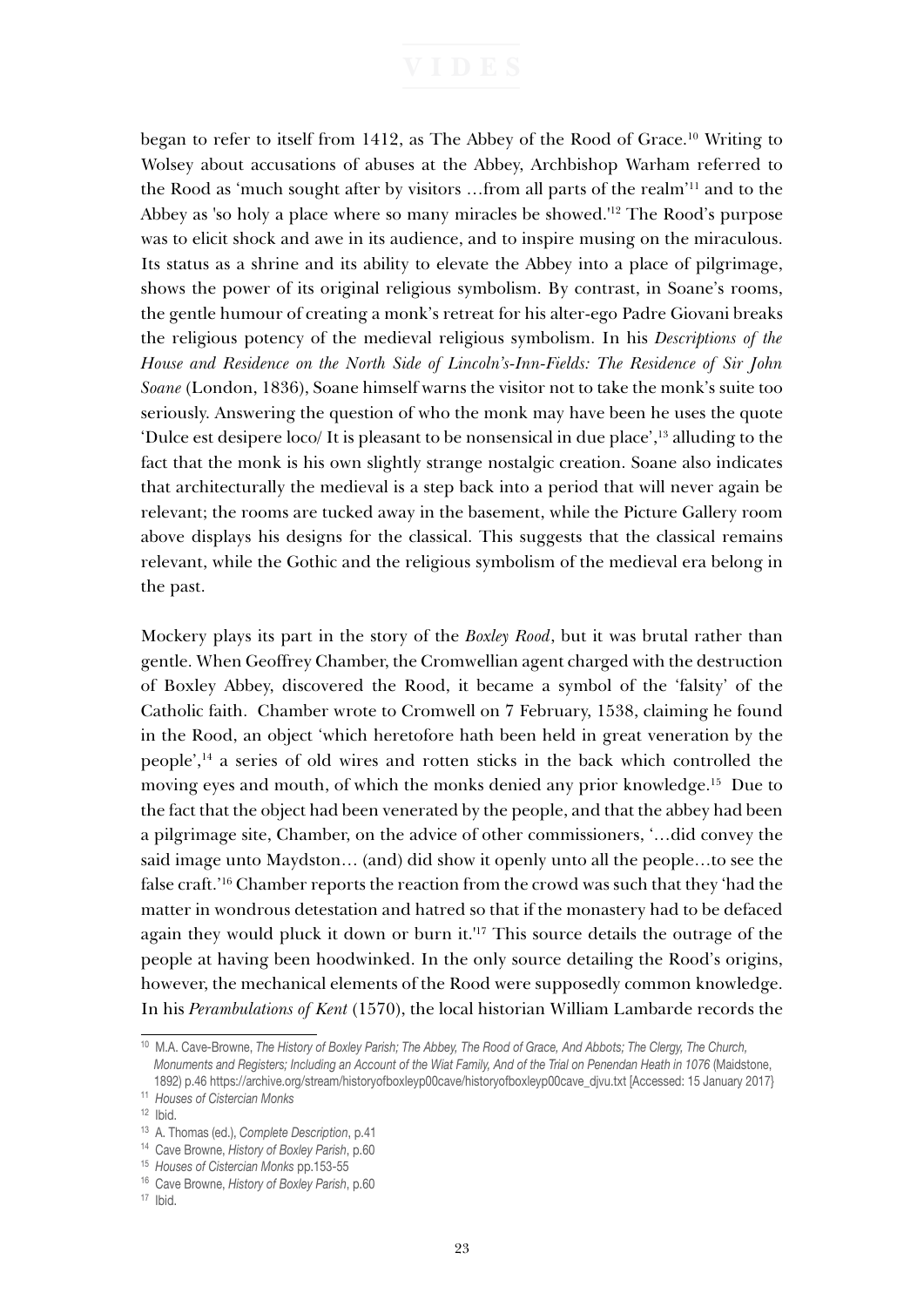tale of the Rood's origin, gathered from local oral sources. Lambarde claims the local people 'to their everlasting reproach, shame and confusion',18 told him that the Rood was made by an English carpenter who was imprisoned in France. On his return to England while carrying the Rood on his horse's back, the horse bolted, and pitched up at Boxley Abbey where it refused to move until the Rood had been unloaded and positioned in the ground on the spot where its shrine subsequently stood. Lambarde implies then that the real origin of the Rood was common knowledge, and no historian to date has found an alternative 'miraculous' tale of its origin – perhaps its origins were deliberately shrouded in mystery. In any event Chamber's reported outrage of the people was clearly not sufficient to discredit the Rood; it was taken to London where the Bishop of Rochester preached a sermon on it, before overseeing it being publicly cut to pieces and then burned.19 The Rood was used as a part of reformist propaganda - its falsity was used to discredit monastic institutions, and its display, ridicule and destruction were a demonstration of government power. Proved falsity in such a potently religious symbol was considered a disgrace, and brought shame on those who presented it as genuine.

By contrast the *Monk's Parlour and Cell* and *Monk's Yard* glory in their use of falsehood, but also have a complex intertwining of the real and the fake. Genuine historical fragments and objects as well as contemporary creations juxtapose, until the visitor does not know which is which. The large window in the Monk's Parlour is made up of an elaborate collection of Flemish stained glass, (sixteenth and seventeenth century) pieces designed as genuine religious decorations which would have contributed to the material culture of worship, put together with eighteenth century stained glass.20 All around on the walls of the Parlour are gothic-style casts, many are neo-gothic plaster casts which may have come from designs for neo-gothic buildings, but are mixed with genuine pieces from Henry VII's chapel at Westminster Abbey.<sup>21</sup>

The fictitious abbey ruins in the *Monk's Yard* include two arches which were originally window openings in the old House of Lords, a thirteenth century building demolished in 1822 when Soane built his Royal Gallery.<sup>22</sup> Other pieces in the courtyard are from the fourteenth century St Stephen's Chapel, Westminster, and were acquired in 1800 while Soane was working as architect to the Office of Works.<sup>23</sup> These pieces come from the destruction of the old, and together form something new that contain elements of the original; a pastiche on the medieval is created where religious symbols are romanticised, and a form of romantic idealism remains. The fashion for the creation of Follies in country house gardens and the eighteenth and nineteenth century fascination with ruins is being almost adhered to, but typically of Soane he

<sup>18</sup> Ibid. p.47

<sup>19</sup> King, 'Shrines and Pilgrimages Before the Reformation'

<sup>20</sup> Helen Dorey, Peter Thornton, *Sir John Soane; The Architect as Collector*, (London, 1992), p.52

<sup>21</sup> Ibid. p.54

<sup>22</sup> A. Thomas (ed.), *Complete Description*, p.44

<sup>23</sup> Ibid. p.45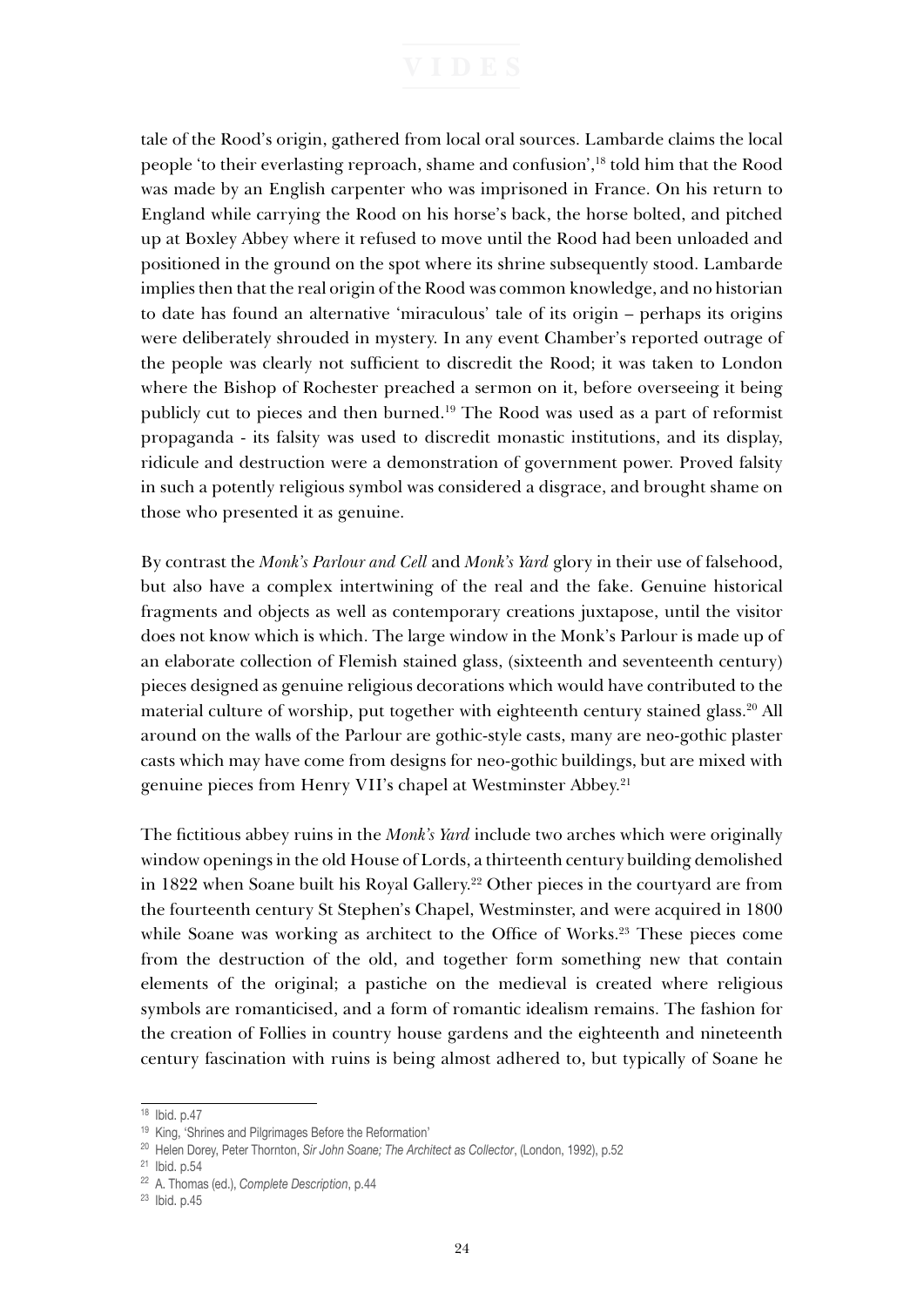creates outside of the popular imagination, for his use of real medieval pieces ensures he transcends fashion. Both the Monk's rooms and the *Boxley Rood* can be seen in one sense to be masquerading as the genuine article; the Rood was displayed as a miraculous object, and Soane's attention to medieval detail in his collection of rooms and his creation of the myth of Padre Giovani suggest reality. But both are fake: the Rood was debunked as a machine, and we know Soane built his 'medieval' rooms and ruin in 1824.



Figure 4. Casts in The Monk's Parlour at No. 14 Lincoln's Inn Fields

The restricted space, dark colours and stained glass were intended to simulate a sensation of melancholy and claustrophobia, and the rooms are theatrical in their own right, as well as being part of the architectural theatricality of the museum as a whole. The creation of a sense of theatre for fun, variety, to flex creative muscles and to gently mock the Gothic, starkly contrasts with the *Boxley Rood*'s violent destruction in the light of its own proved mechanical theatricality, and the theatricality of that public destruction. Soane's *Monk's Parlour and Cell* celebrate the wonder of the material culture of medieval worship, using statues, grotesques, stained glass, whereas the Rood began life as an object of genuine veneration, as well as to thrill and surprise, but its deception led to its destruction.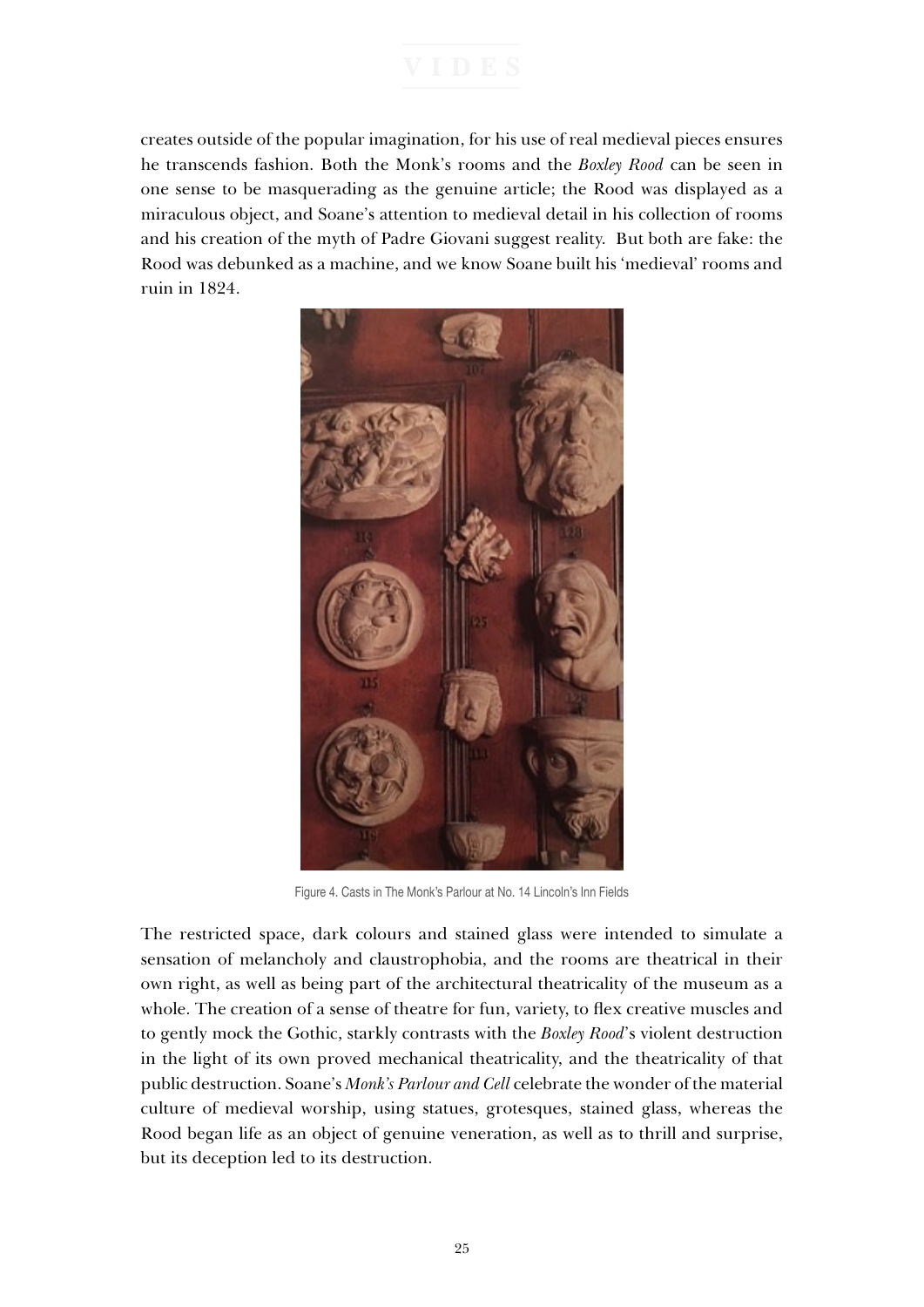The choice of Padre Giovani, a monk, for an alter ego and the subsequent creation of a home for him suggests Soane believed there was a place for self-imposed isolation, and he often referred to himself as a 'solitary hermit'<sup>24</sup> after the death of his wife Eliza in 1815. However the melancholy is mixed with humour –in the *Monk's Yard* Soane built an elaborate grave for Padre Giovani, including a section for his faithful dog Fanny, which has a headstone bearing the legend, 'Alas Poor Fanny!', which in reality contained the remains of Mrs. Soane's lapdog.25 Similarly the courtyard was paved with bottle tops and bottoms to create a pavement, causing a friend of Soane's to wonder how a holy monk could have drunk so many bottles of wine.<sup>26</sup> Many of his friends spent happy hours with him taking tea in the parlour, and evidently it was room he enjoyed showing off and hosting in.27 The reason behind the creation of the Monk's rooms had elements of the deeply personal; they were created in his home, but were later shared with friends and then in Soane's own lifetime with the public who visited the museum. We have no hard evidence as to who created the *Boxley Rood*, but its one origin story lists it as a fake made by a carpenter to earn money or to show skill, suggesting the object was conceived out of greed or vanity. The idea that a religious symbol could be manipulated by monks to earn money was part of Cromwell's strategy to ridicule and discredit both the monks and the sanctity of the shrine, thus attempting to justify the closure of the monasteries.

*The Boxley Rood of Grace* was in its time believed to be the genuine miraculous article in an age of religious belief, but Soanes's *Monk's Parlour, Cell* and *Yard* were not part of a religious revival but of an artistic and aesthetic movement. Soane's use of religious symbolism and the medieval was not, like Baroque, a counter reformation revival, but a folly, a matter of cultural interest divorced from original religious meaning. *The Boxley Rood* was used by the Thomas Cromwell's regime as the encapsulation, in an object, of the falsehoods which the monks relied on to fool laymen, and its debunking was part of a strategy to discredit monastic institutions and the Catholic faith; it became a tool of government propaganda. Soane's designs addressed a public fad for the Gothic, but his creation of rooms to house his alter ego, Padre Giovani, was also deeply personal. The destruction of the *Boxley Rood* was a potent symbol of governmental power, but Soane's rooms have outlived him, and continue to encourage the imagination of the public.

<sup>24</sup> H. Dorey, 'Death and Memory: Soane and the Architecture of Legacy in Sir John Soane's Museum' in *Death and Memory: Soane and the Architecture of Legacy*, (London, 2015) p. 15

<sup>25</sup> Various Anonymous Contributors, *A Short Guide*, p.14

<sup>26</sup> Dorey, 'Death and Memory' p. 15

<sup>27</sup> Various Anonymous Contributors, *A Short Guide*, p.14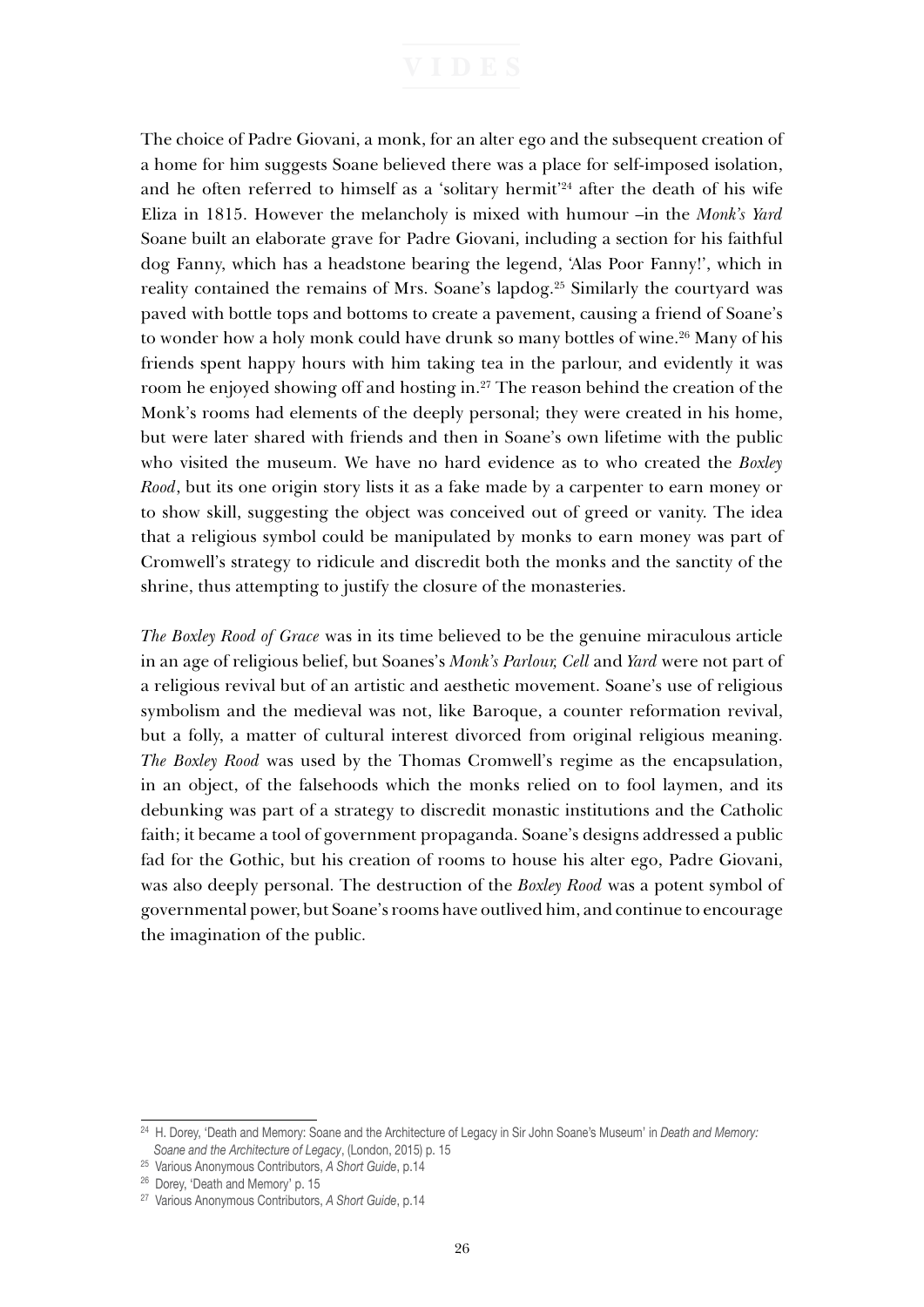### **BIBLIOGRAPHY**

### **Primary sources**

The Sir John Soane's Museum, 12-14 Lincoln's Inn Fields, London

### **Secondary sources**

Baskerville, Geoffrey, *English Monks and the Suppression of the Monasteries* (London, reprint 1965)

Britton, John, *The Union of Architecture, Sculpture and Painting*, (London, 1827)

Cavendish, Richard, *Sir John Soane's Museum*, History Today, Volume 44, (1994)

Cave-Browne, M.A., *The History of Boxley Parish; The Abbey, The Rood of Grace, And Abbots; The Clergy, The Church, Monuments and Registers; Including an Account of the Wiat Family, And of the Trial on Penendan Heath in 1076*, Maidstone, 1892, p46 https://archive.org/stream/historyofboxleyp00cave/historyofboxleyp00cave\_djvu.txt [Accessed: 15 January 2017]

Dickens, A.G. and Carr, Dorothy, *The Reformation in England to the Accession of Elizabeth I, Documents of Modern History* (London, reprint 1971)

Darley, Gillian, *John Soane: An Accidental Romantic*, (London, 1999)

Duffy, Eamon, *The Stripping of The Alters: Traditional Religion In England 1400-1580* (London, reprint 2005)

Elton, G.R., *England Under The Tudors* (London, third edition reprint 1991)

Foster, R.E., *Dissolving the Dissolute? Henry VIII and the end of English Monasticism*, published in *History Today,* online archive (2008)

Christopher Haigh, *English Reformations; Religion, Politics, and Society under the Tudors,*  (Oxford, reprint 1995)

Christopher Harper-Bill, *The Pre-Reformation Church in England 1400-1530,* (Oxford, 1989)

*Houses of Cistercian Monks: The Abbey of Boxley, A County History of Kent: Volume 2* (1926) p.153-55 URL http://www.british-history.ac.uk/report.aspx?compid=38203 [Accessed: 3 January 2017]

MacDonald, S (ed.), *A Companion to Museum Studies* (Oxford, 2006)

Palmer, Sue (ed.), *Death and Memory: Soane and the Architecture of Legacy*, (London, 2015)